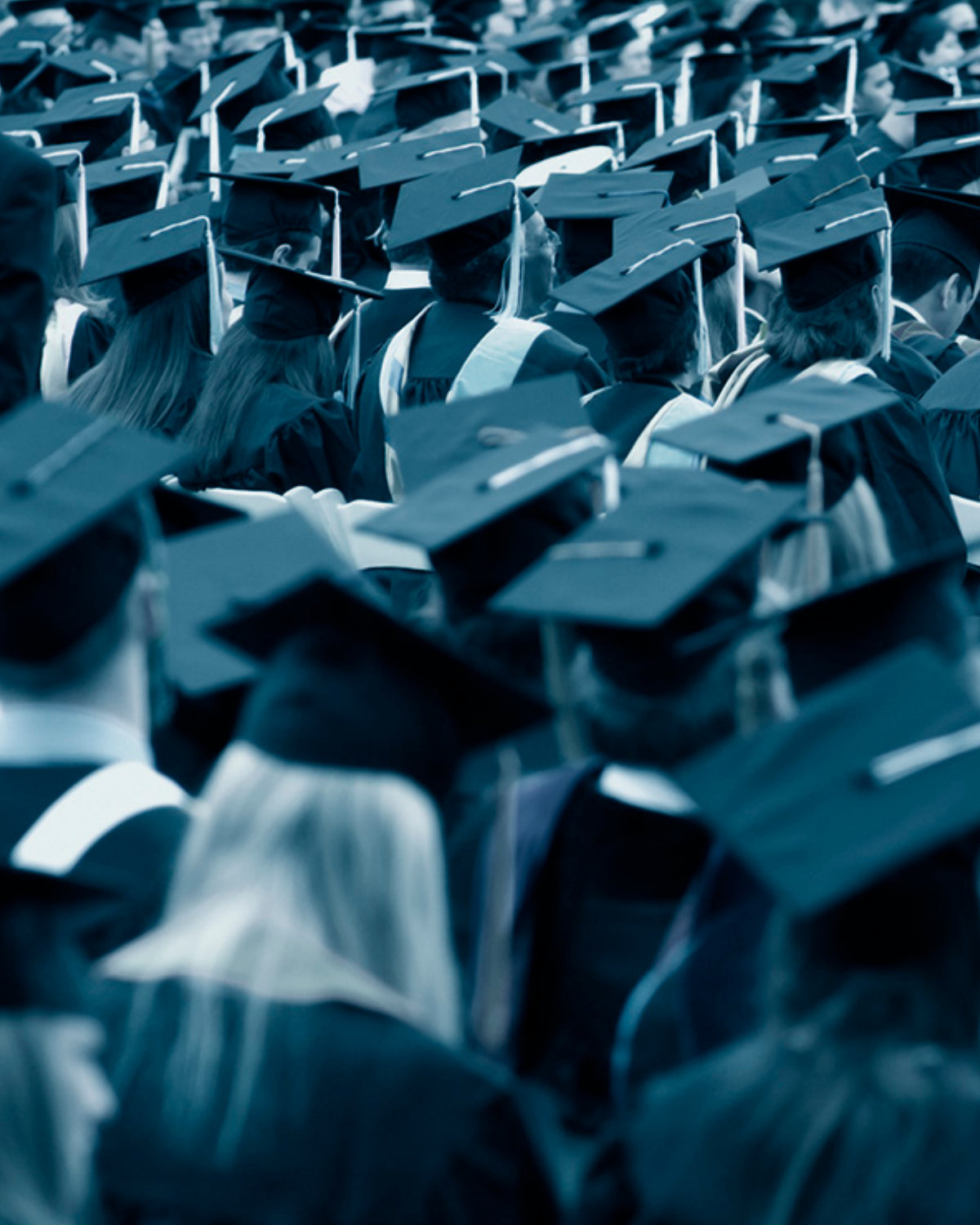## CHAPTER 4

# **Higher Education**

By Ben Miller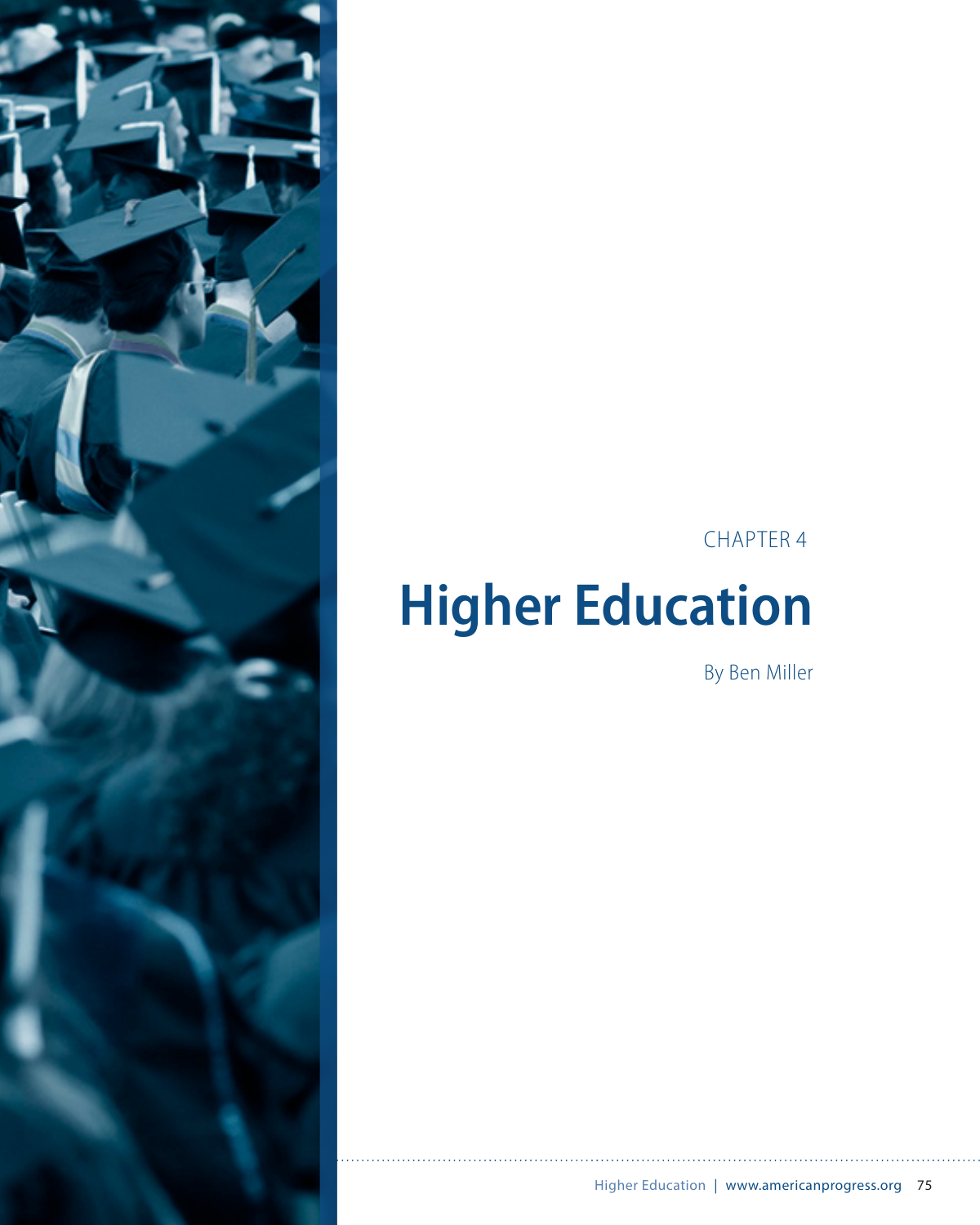# Higher Education

Obtaining a postsecondary education is the best guarantee for entering and staying in the middle class. The unemployment rate for college-educated adults—at 2.8 percent—is less than half the rate for those who never finished postsecondary education.<sup>1</sup> Someone who has completed a bachelor's degree earns double the median wages of a high school graduate; for individuals who have completed an associate degree, wages are 39 percent higher.<sup>2</sup> Importantly, college-educated people are also more likely to have health insurance and retirement benefits—two pillars of middle-class economic security.<sup>3</sup> Postsecondary options other than traditional, four-year degrees—such as associate degrees and many certificate programs, including in electronics and computers—can provide similar returns.4 For many, higher education is the key to a middle-class life.

While higher education's importance has never been higher, families are struggling to cover the cost of college without taking on substantial amounts of student debt. Even at public, four-year colleges—traditionally high-quality, low-cost options for higher education—prices have risen substantially.

Second to buying a home, postsecondary education is now one of the most expensive purchases a family will ever choose to make. Tuition and required fees at a four-year public university averaged \$8,543 per year during the 2014-15 academic year, reflecting a 289 percent increase in real terms since 1980.<sup>5</sup> But tuition and fees are just one part of the cost of higher education; students also have to pay for food, housing, transportation, books, and other living expenses. Including all of these factors, a student needed an average of more than \$18,600 just to pay for one year at a public four-year institution during the 2014-15 school year—or a total of about \$75,000 to earn a bachelor's degree over the course of four years.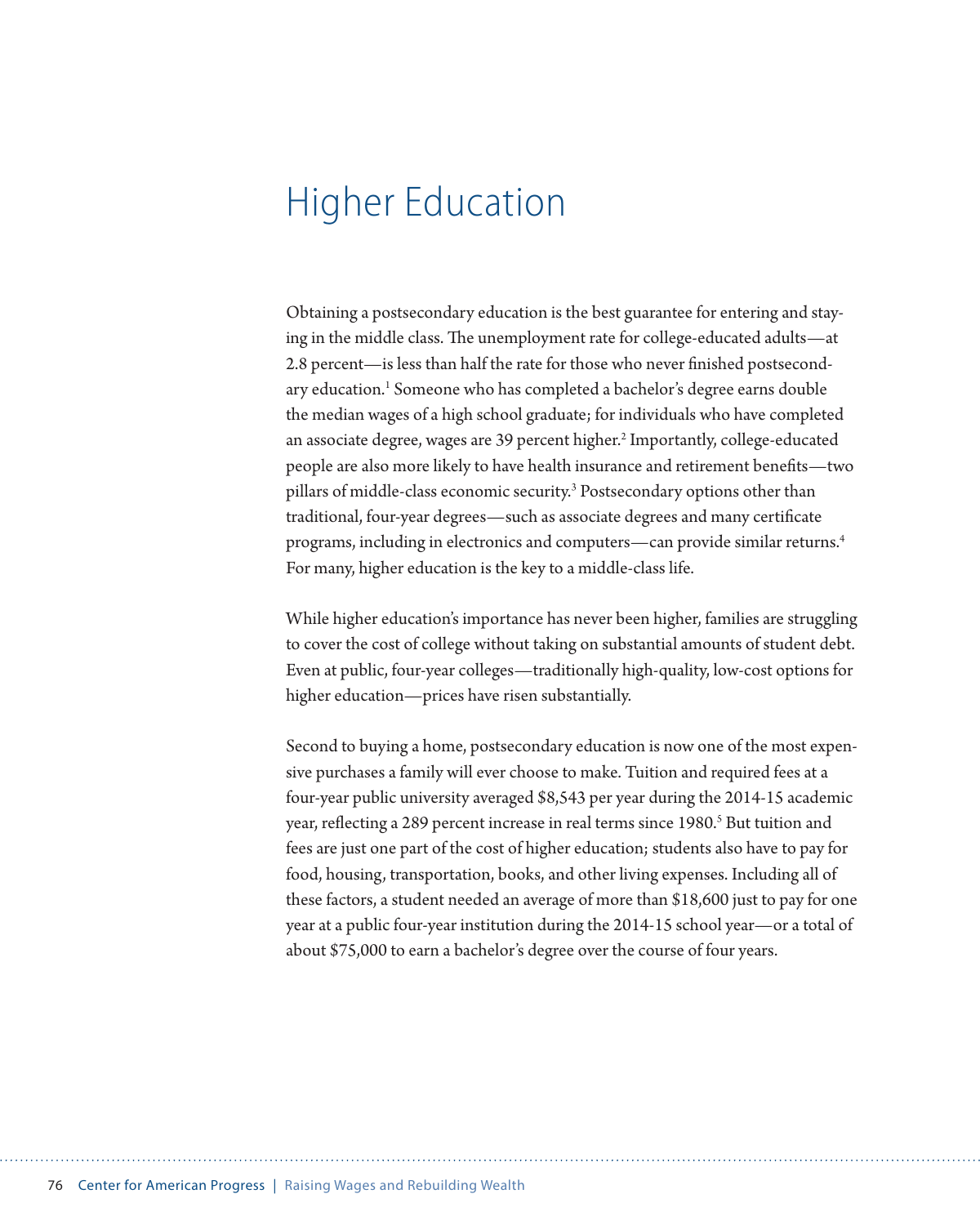

Institutions, states, and the federal government often offer grant aid to help families cope with published prices for college. Even with this assistance, however, students still face significant out-of-pocket costs. During the 2013-14 school year, full-time students receiving federal aid still had to pay \$12,700 on average for one year at a public four-year college in their state.<sup>6</sup> Students from families making between \$48,001 and \$75,000, meanwhile, had to pay nearly \$15,000 per year.7

The increasing price of postsecondary education is partially due to drastic decreases in state funding for public higher education over the past three decades. Thirty years ago, public higher education was generally affordable thanks to state subsidies that kept prices low. Students and families paid modest tuition that accounted for only 25 percent of all spending on public postsecondary education.<sup>8</sup>

Robust public funding meant that a typical middle class family could pay for tuition at a public, four-year college using just 13 percent of their annual income.9 Even those who had no familial support could still largely cover tuition at most institutions by working a full-time, minimum-wage job for just four months out of the year.<sup>10</sup> Today, working one's way through college is much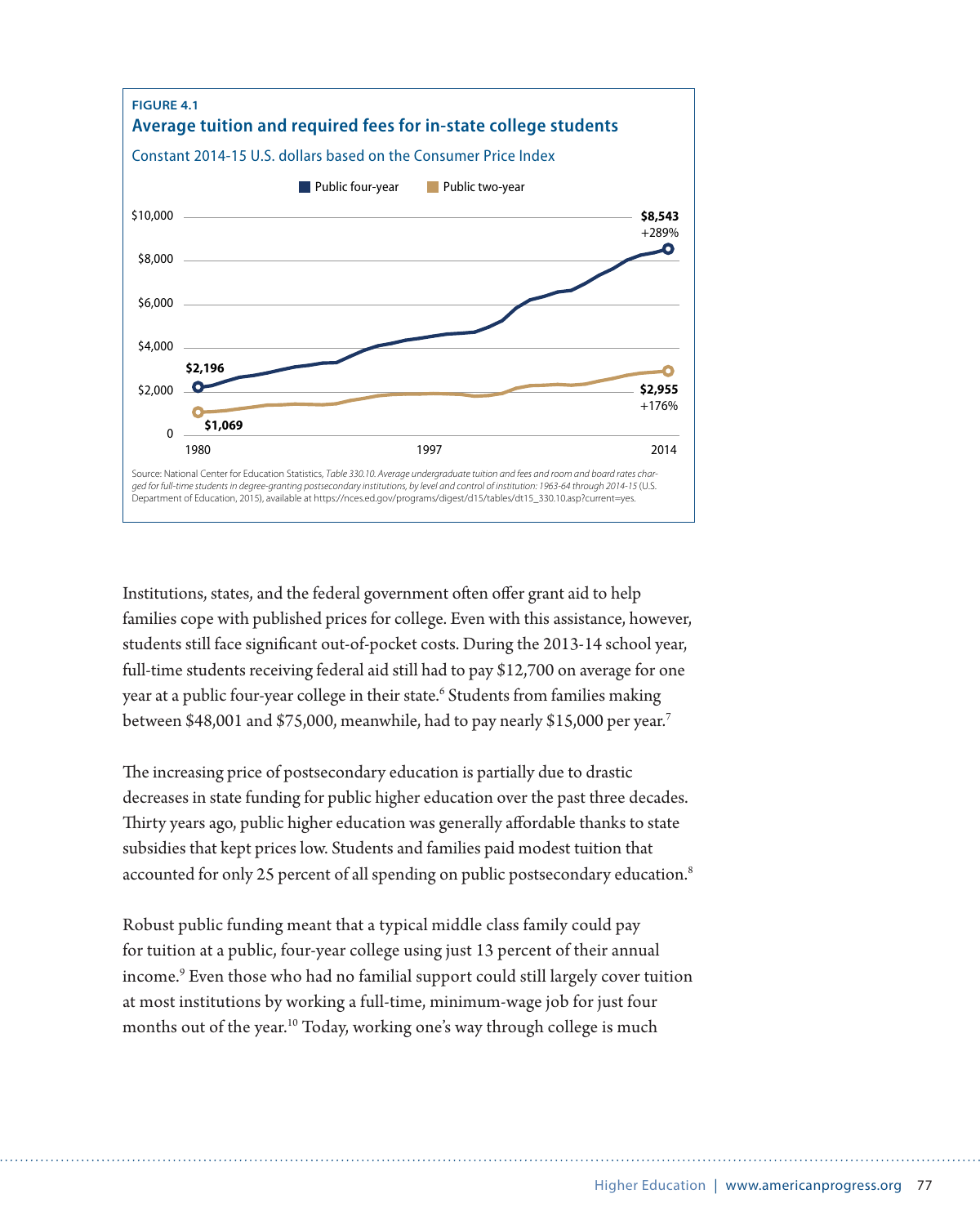less viable. Someone trying to finance their education through minimum-wage employment would need to work full-time for almost seven months to cover tuition and fees at a typical four-year public college. $<sup>11</sup>$ </sup>

By slashing public funding, states have forced families to pick up the costs of public education that states once covered. Nationally, public postsecondary institutions' revenue is essentially split 50-50 between the state and families. Over the past 10 years, the amount public colleges collect from tuition has increased \$1,683 per student, while state funding has declined \$1,382 per student after reaching a high during fiscal year 2008.<sup>12</sup> Those figures are only the average. In some states, such as Vermont and New Hampshire, state subsidies for higher education are so meager that tuition makes up approximately 80 percent of schools' revenue.<sup>13</sup>



Never-ending tuition increases in the midst of wage stagnation have caused the price of college to eat up an increasingly large share of middle-class family income. During the 2011-12 school year, families whose income fell between the 25th and 50th percentiles of people in higher education faced net college prices equal to 42 percent of their income. That is an 11 percentage point jump from 2004. Given the importance of higher education, the current trajectory of rising prices and public divestment is unsustainable for middle-class families.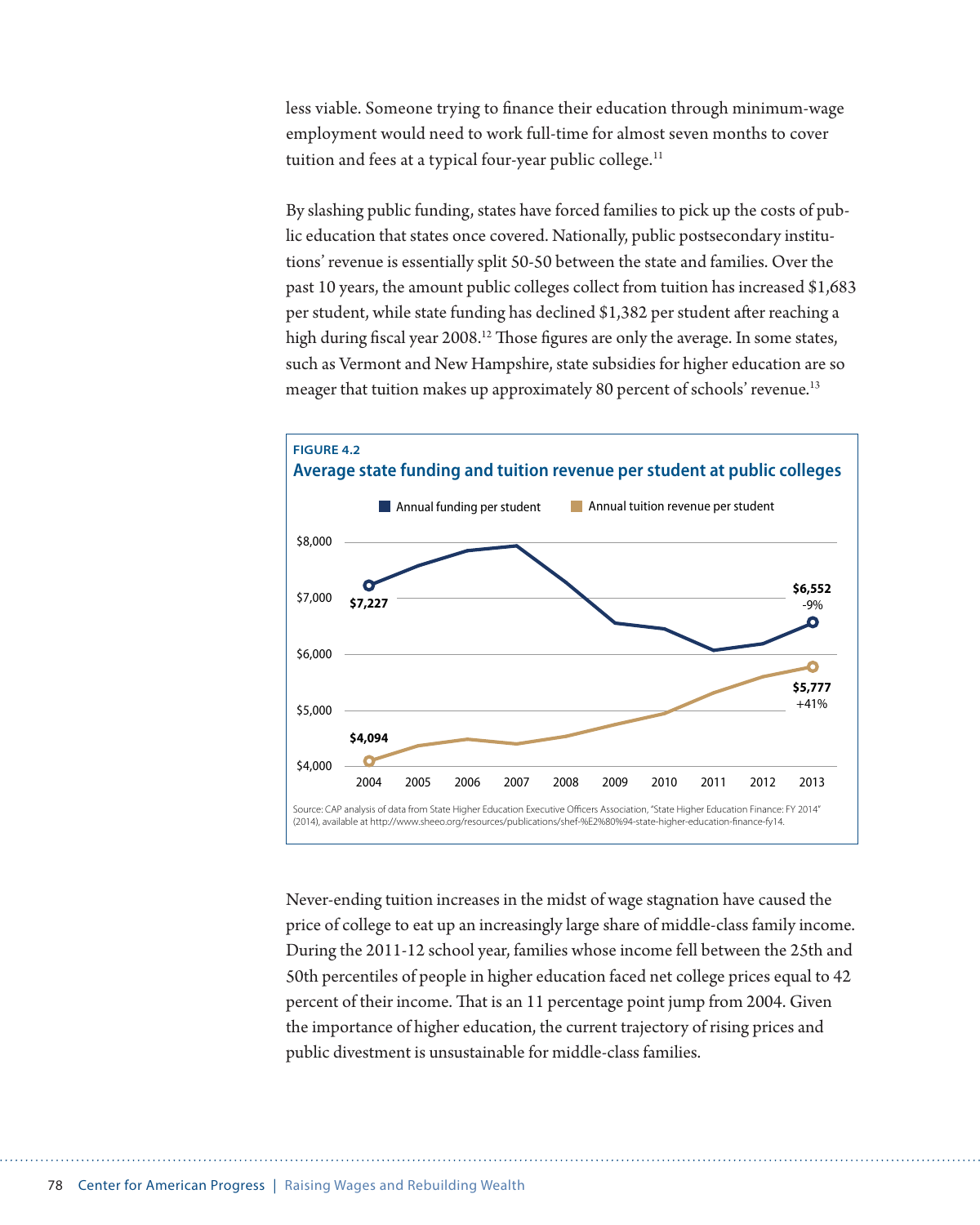

### Current policy solutions are insufficient

With prices rising and incomes stagnating, middle-class families increasingly rely upon federal student loans to finance higher education. Today, nearly 70 percent of students earning a four-year degree borrow for college, and those with debt owe nearly \$29,000 on average.<sup>14</sup> Cumulatively, Americans owe approximately \$1.3 trillion in student loans—more than credit card debt—making student loans the second largest source of individual debt in the United States after mortgages.<sup>15</sup>

Student debt hits lower- and middle-income borrowers particularly hard. According to U.S. Department of Education data, these individuals are far more likely to borrow for college than their more affluent peers, and their debt levels are as much as 37 percent higher than the wealthiest graduates.<sup>16</sup> Using student loans to finance education that does not sufficiently increase future earnings can leave the borrower in significant financial distress. Individuals who manage to stay current on their debts may still struggle as loan payments compete against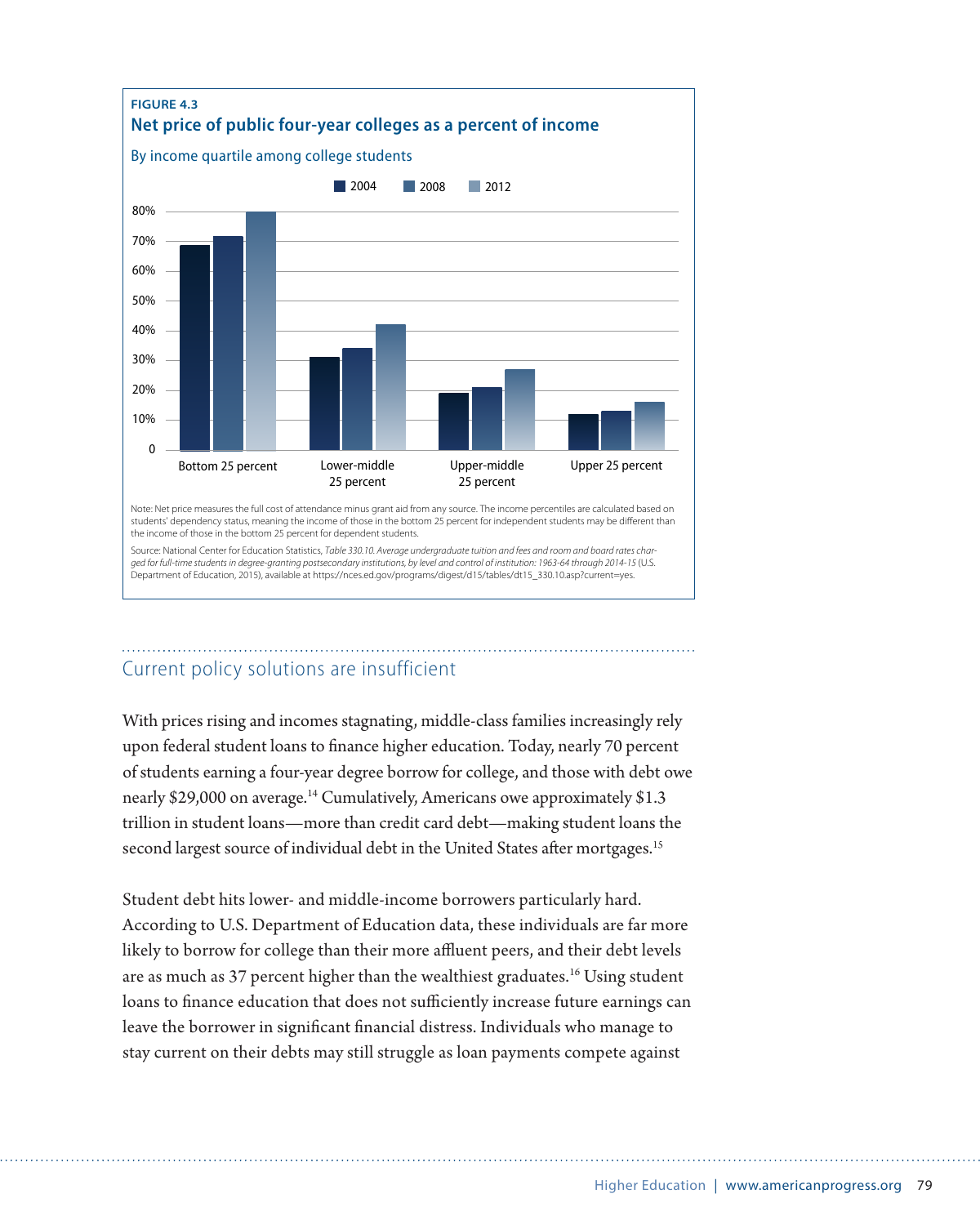other necessary expenditures such as rent, transportation, and health care. Borrowers who default on a federal student loan, meanwhile, can have their wages garnished, tax refunds seized, and their credit ruined.<sup>17</sup>

Even as student debt has mounted, financial aid products have helped avoid devastating consequences in terms of postsecondary access for American families. In the wake of continued state cuts, the availability of federal loans have provided families with a critical source of financing to cover the ever-increasing costs of higher education.

Student loans, however, only treat the symptoms of rising tuition and unaffordability; they cannot fix the underlying disease. To do that will require policy solutions that change the dynamics between states, the federal government, institutions of higher education, and students. These changes should arrest state disinvestment in higher education and provide more guarantees for families that they can and will be able to afford college through a combination of out-of-pocket contributions, grant aid, and loans with reasonable terms that are easy to repay.

#### **FIGURE 4.4**

#### **Low- and middle-income students borrow the most to pay for college**

Average cumulative amount borrowed by graduates of public four-year colleges and share of students who borrow by poverty level, 2011-12

| Income by percent of<br>federal poverty level | <b>Average cumulative</b><br>amount borrowed |     | Share who borrow |
|-----------------------------------------------|----------------------------------------------|-----|------------------|
| 0 to 133                                      | \$17,568                                     | 66% |                  |
| 134 to 200                                    | \$15,566                                     | 63% |                  |
| 201 to 400                                    | \$14,714                                     | 60% |                  |
| 401 to 600                                    | \$13,400                                     | 55% |                  |
| 601 and above                                 | \$12,858                                     | 43% |                  |
|                                               |                                              |     |                  |

Source: CAP analysis of National Center for Education Statistics, *2011-12 National Postsecondary Student Aid Study* (U.S. Department of Education, 2013), available at http://nces.ed.gov/surveys/npsas/.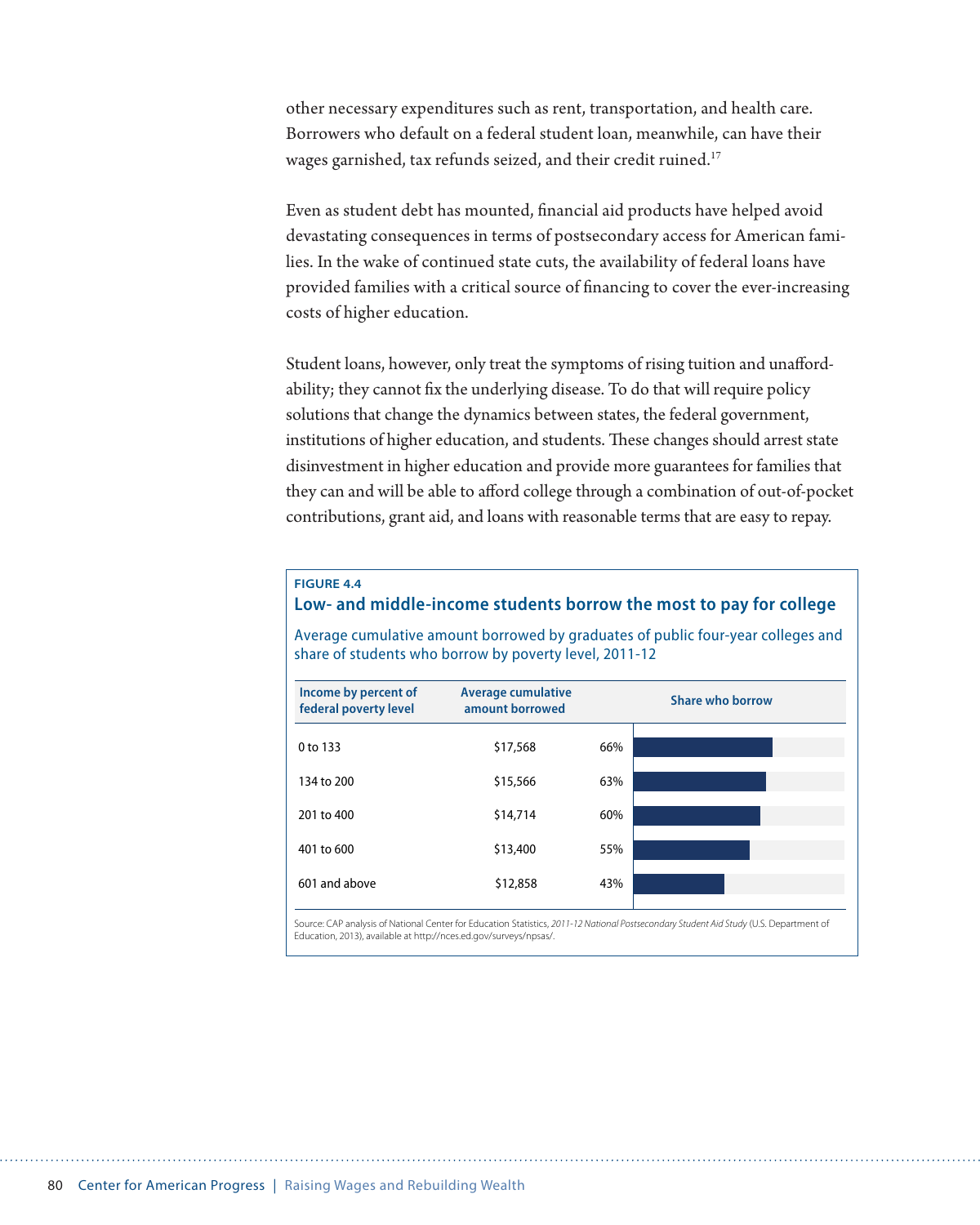# Policy recommendations

Increasing higher education affordability for the middle class needs to start with reshaping the federal financial-aid system. It also requires encouraging state investment in public universities and improving accountability so that students know their education provides a good value.

## Reshape the financial aid system through College for All

An improved financial aid system must guarantee that families will receive enough assistance such that they can afford postsecondary education with nothing beyond a reasonable family contribution determined by income. It must recognize the importance of covering all of the costs associated with higher education—not just those for direct academic expenses—and ensure that loans have generous terms and sufficient protections.

### Ensure that students have high-quality options

Even an affordable education may not be worthwhile if it lacks quality. Strong accountability is necessary to ensure that student and taxpayer dollars will be spent at institutions that justify the investment, providing graduates with the ability to enter and stay in the middle class. To improve postsecondary accountability, Congress or the Department of Education should create better measures to judge loan outcomes, such as a repayment rate and a stronger measure of student loan default rates. This information can be used to empower students and hold schools accountable, especially ones that are heavily dependent on federal financial aid.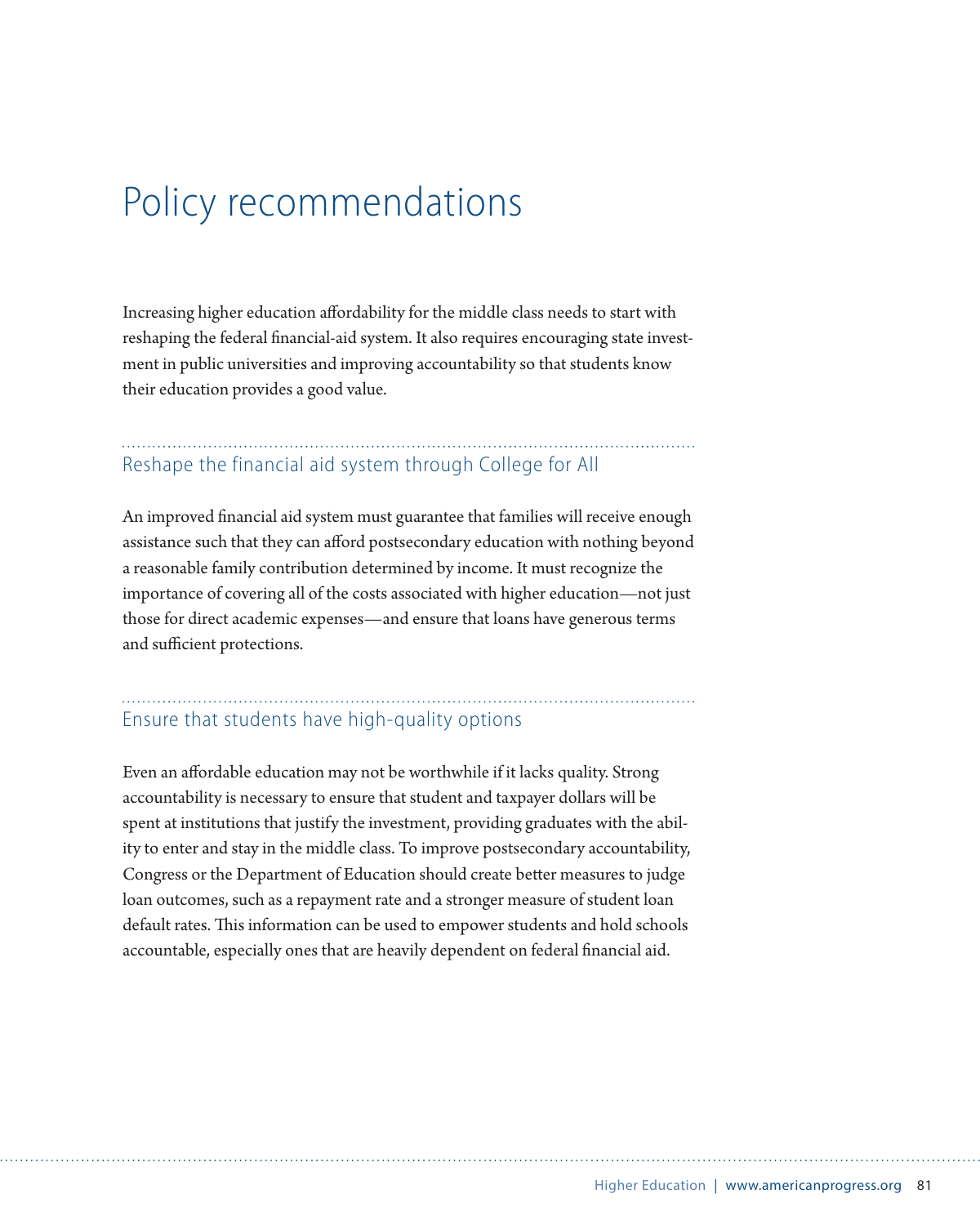### **College for All**

In 2015, the Center for American Progress released College for All—a proposal to reshape the federal financial aid system.<sup>18</sup> To fully implement this plan, Congress should make the following changes to the federal student aid system.

**Simplify the federal financial aid application to make it easier to apply for grants and loans from the U.S. Department of Education.** The current application for federal financial aid contains more than 100 questions and requires students and their parents to provide complicated data on income and assets that can be hard to track down.<sup>19</sup> To make the aid application process easier, Congress should eliminate unnecessary questions and experiment with allowing students to apply as early and infrequently as possible. This includes testing the effectiveness of giving ninth graders promises of future federal aid to see if early aid commitments increases the likelihood of a student applying to and enrolling in college. College for All would also include a trial that allows low-income students to fill out the application only once instead of every year to see if this would reduce the odds of students losing their financial aid because they forgot to resubmit an application. This can have an important impact on costs because failure to obtain financial aid can be devastating for a lower-income family. Should a student leave before they have secured a degree, the debt burden remains, saddling the family with even greater costs. Finally, reform should make it easier for students who already receive other means-tested federal benefits to get financial aid. Someone who receives an Earned Income Tax Credit, for example, should automatically qualify for the maximum Pell Grant.<sup>20</sup>

**Make the expected family contributions binding.** When students and families apply for federal financial aid, the U.S. Department of Education gives them an estimate of how much they are likely to contribute out of pocket. Currently, this estimate is nonbinding families can and do end up paying substantially more. College for All would make this expected contribution number binding for attendance at public colleges in families' home states. To make this work, the federal government would increase grant aid to cover the gap between a family's expected contribution and a student's living expenses. The federal government would then require states to meet spending targets for providing sufficient funding to keep tuition prices low enough that middle-income students could afford tuition with a reasonable amount of debt.

**Guarantee affordable debt and increase loan generosity.** While loans can be a useful financing tool that increases access to higher education, Congress should enact two legislative changes to increase benefits and protections for borrowers. First, borrowers should have a guarantee that their loans will be sufficient to cover direct academic charges that remain after subtracting all nonfederal grant aid. Second, loan terms should be made more generous by reducing interest rates to the rate charged on U.S. Treasury debts and allowing them to be repaid over a similar timeframe, as well as by eliminating origination fees.

In addition to congressional action, College for All would require the U.S. Treasury and the U.S. Social Security Administration to make changes that help borrowers pay their loans back based on their income. In particular, borrowers should be able to automatically reenroll in an income-driven repayment plan for several years in a row. This change would reduce the odds that borrowers might be locked out of these plans due to paperwork issues.